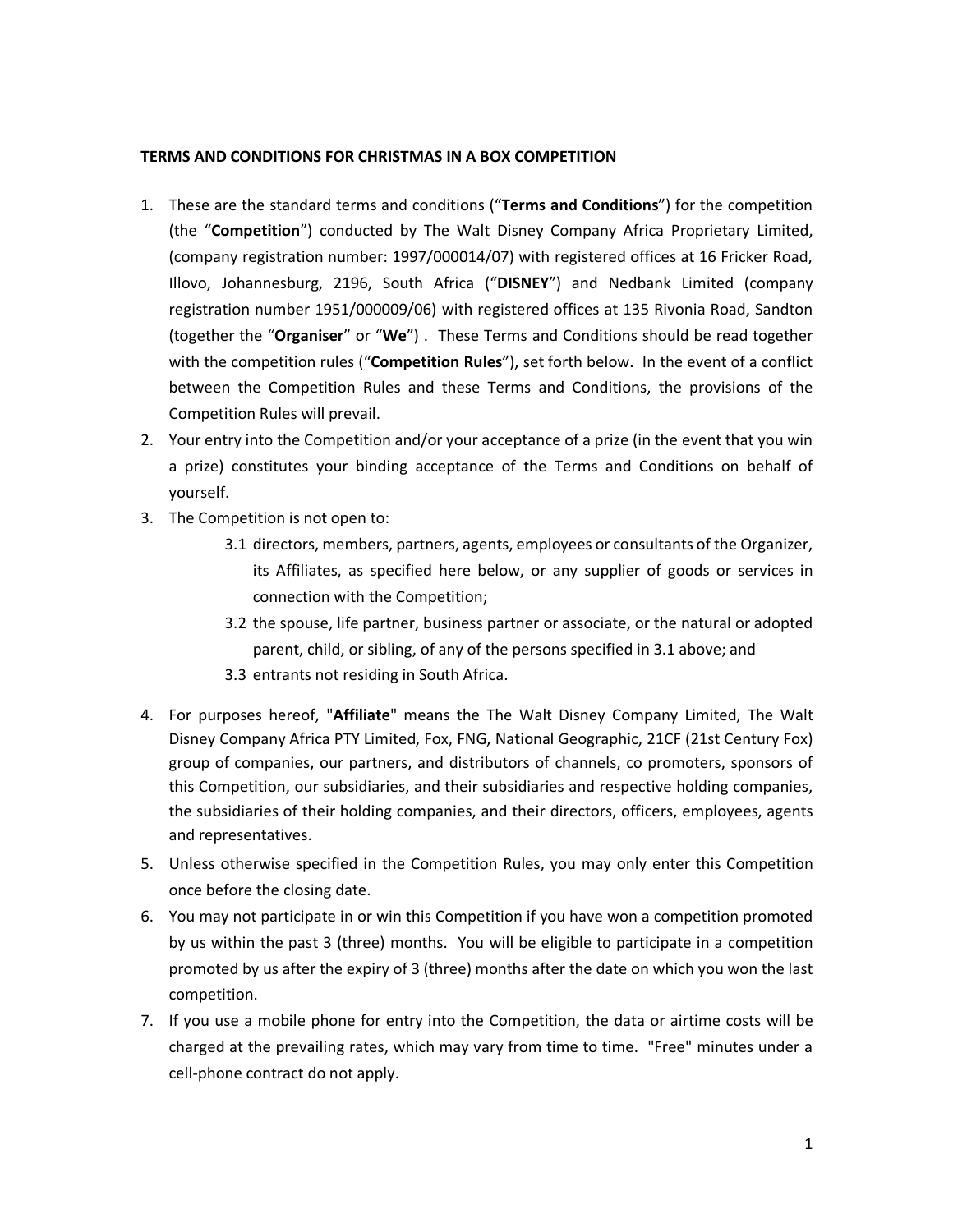- 8. It is your responsibility to ensure that your entry is received by us prior to the closure of the Competition. Any entries which are not received by us prior to the closure of the Competition will not be eligible to participate, regardless of the reason for the late entry. We and our Affiliates are not responsible for any entries which are not received by us, in the format described in the Competition Rules, whether timeously or at all, regardless of the cause thereof. Without limitation, we and our affiliates are not responsible for any problems or technical malfunction of any telephone network or lines, computer on-line systems, servers, or providers, computer hardware or software failure or malfunction, traffic congestion (whether physical, or on the Internet, telephone lines or at any service provider, website or other device or medium), or any combination thereof, or any other technical or other problems.
- 9. We and our Affiliates are not responsible for any injury or damage to your or any other person's property including but not limited to, computer, mobile telephone or other device used by you to enter into, or obtain any materials related to, the Competition.
- 10. It is your responsibility to ensure that any information which you provide to us is accurate, complete and up to date.
- 11. Any costs or expenses which you may incur other than in respect of those items specifically included in a prize are for your own account. We and our Affiliates will not be responsible for any costs or expenses which you, or your partner (if applicable), incur during and for purposes of your entry into the Competition and your acceptance and/or use of a prize.
- 12. We and our Affiliates do not make any representations or give any warranties, whether expressly or implied, as to a prize, and in particular, but without limitation, make no representations and give no warranty that –
	- 12.1 your entry or participation in the Competition will necessarily result in you winning a prize;
	- 12.2 a prize, or any aspect thereof, will meet your, or, if applicable, your partner's, requirements, preferences, standards or expectations; or
	- 12.3 a prize, or any aspect thereof, will be satisfactory, punctual, free from defects, safe or reliable.
- 13. We and our Affiliates will not be responsible for any harm, damage, loss or claim relating to the provision of any element of a prize or any changes to a prize that may be made at any time and you accordingly indemnify us from any claim for loss suffered.
- 14. Prizes are not transferable and may not be deferred, changed or exchanged for cash or any other item.
- 15. You may not win a prize if it is unlawful for us to supply such a prize to you. If you do win such a prize, you will forfeit it.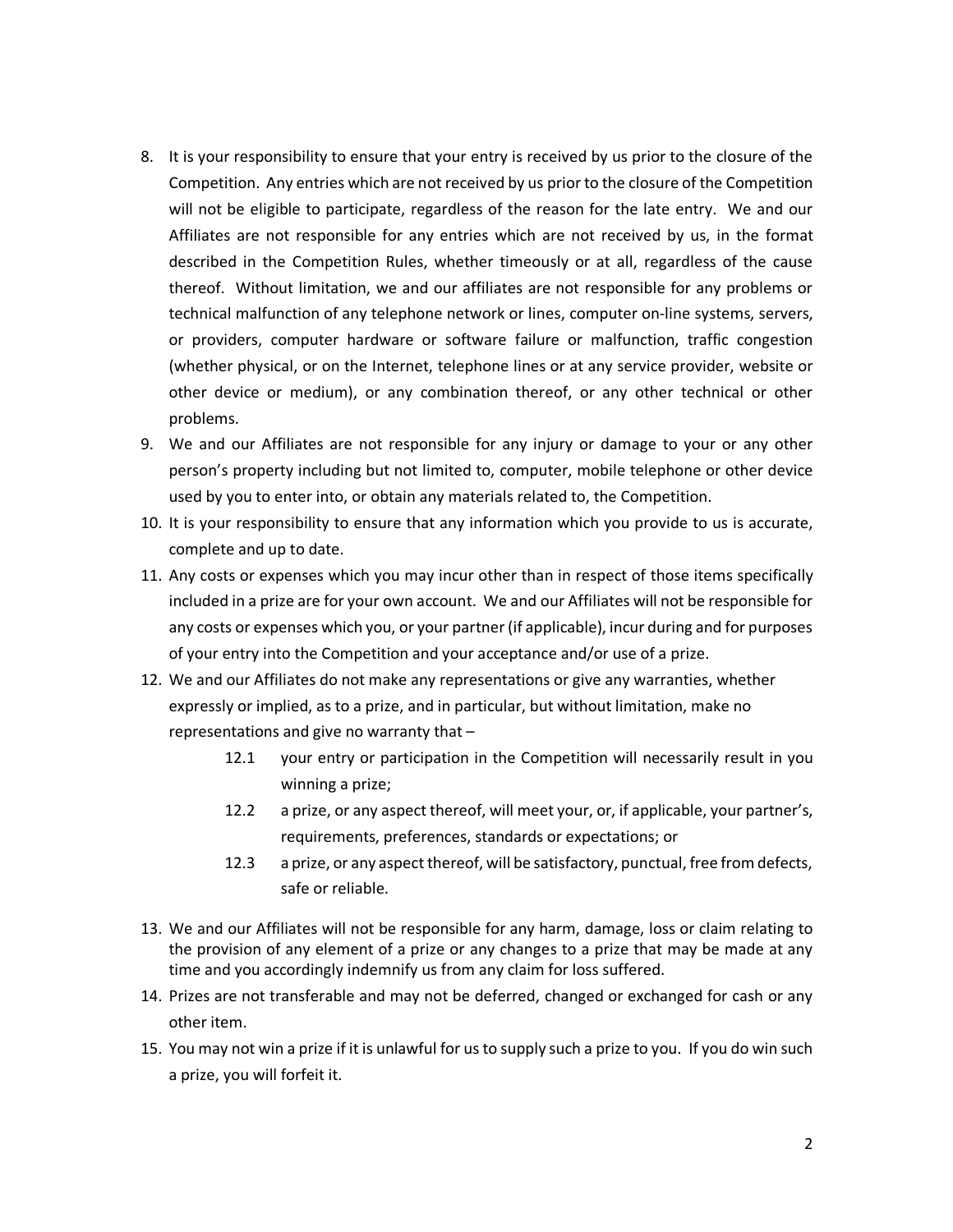16. You must possess whatever documents and permissions that may be required in order to accept and use a prize, which documents and permissions must remain valid in such minimum form and for such minimum period after the prize date as may be required by the relevant authorities.

The winners will be notified by means of the contact details provided to us. If we are, or a third party supplier is, unable to contact a winner within one (1) working day or if the winner is unable to collect the prize within 2 (two) days, the winner will forfeit the prize and the Organizer reserves the right to select a new winner under the same conditions. By entering this Competition you consent to your personal data being transferred to DISNEY and its Affiliates for prize fulfilment only. The data protection policy is available at the following link: https://privacy.thewaltdisneycompany.com/en/current-privacy-policy/. Full competition terms amd conditions can be found at https://disney.co.za/disney-facebook-competition-terms

- 17. We may invite you to be present when the prize winners are determined or announced, to participate in any of our marketing activities, to appear in person in the electronic media and/or the print media, and/or to endorse, promote or advertise any of our goods or services, for which no fee, royalty or other compensation will be payable. You may decline such an invitation.
- 18. We may publish names of the participants and winners on any of our communication platforms.
- 19. We may use, exploit, show, edit and modify the videos and the pictures you will send in occasion of the Competition, without any fee to be charged to the Organizer and/or its Affiliates. Therefore, by entering this Competition you hereby expressly assign the Organizer and/or its Affiliates the right to use your name, image, voice and performance included in the videos or pictures sent to the Organizer, worldwide, in perpetuity and for free for the promotion of the Competition.
- 20. We may require you to provide us with such additional information and documentation as we may reasonably require processing, confirming and facilitating your acceptance and/or use of a prize. If you refuse to provide us with the requested information or documentation within 1 (one) day, you will forfeit the prize.
- 21. In the event that you win a prize provided by a third party supplier, the supplier will contact you to arrange the collection thereof. In this regard, you must collect the prize at the time and date arranged with the supplier of the prize. All correspondence regarding the prize must be directed at the supplier of the prize. DISNEY will not be responsible for any further correspondence, harm, damage, loss or claim relating to the provision of any element of the prize.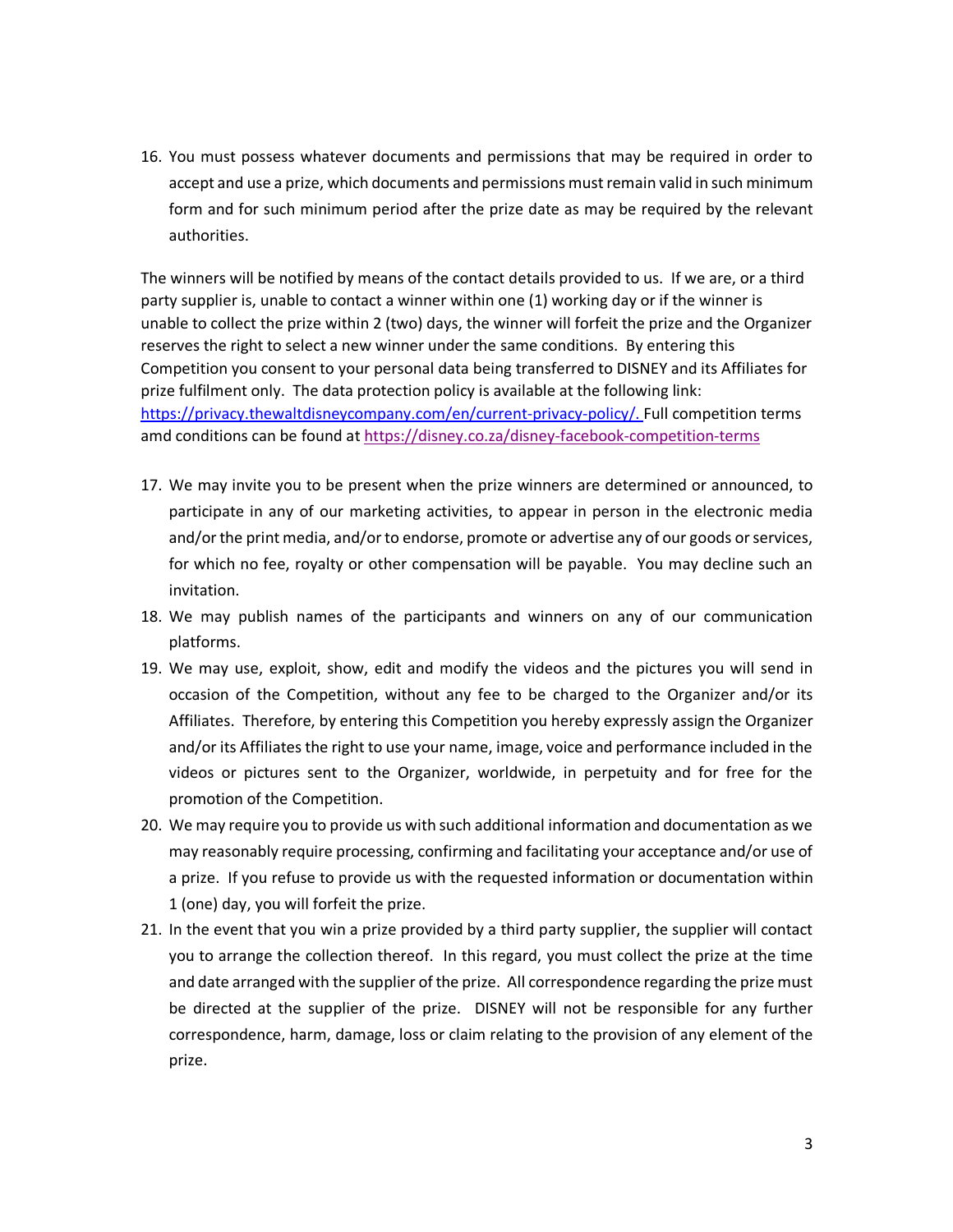- 22. We and our third party suppliers, as the case may be, reserve the right to vary, postpone, suspend, or cancel the Competition and any prizes, or any aspect thereof, without notice at any time, for any reason which we deem necessary. In the event of such variation, postponement, suspension or cancellation, you agree to waive any rights, interests and expectations that you may have in terms of this Competition and acknowledge that you will have no recourse against us, our Affiliates and third party suppliers.
- 23. You agree that your participation in the Competition, and your acceptance and/or use of a prize, or any aspect thereof, is at your own risk.
- 24. We and our Affiliates will not be responsible, and disclaim all liability, for any loss, liability, injury, expense or damage (whether direct, indirect, incidental, punitive or consequential) of any nature, whether arising from negligence or any other cause, which is suffered by your participation in the Competition or the acceptance and/or use by you, of any prize, or by any action taken by us or any of our Affiliates in accordance with the Terms and Conditions. In the event that liability cannot be excluded in law, any claim for damages shall be limited to direct damages and shall not exceed R 20 000.00 (twenty thousand Rand).
- 25. You, and in the event of your death, your family, dependants, heirs, assignees or any other beneficiaries of your estate, indemnify and hold us and our affiliate harmless against any claim by you, or your partner (if applicable), (whether direct, indirect, incidental, punitive or consequential) of any nature, whether arising from negligence or any other cause, relating to any injury, loss, liability, expense and/or damage which you may suffer, howsoever arising, in relation to your entry into this Competition and/or acceptance and/or use by you of a prize.
- 26. You acknowledge that the acceptance and use of a prize is subject to the provison that
	- 26.1 all of the Terms and Conditions will apply to you, and you agree to be bound and comply, and will continue to comply, therewith;
	- 26.2 you indemnify and hold us and our Affiliates harmless against any claim or any third party in the event that you suffer any loss or damage pursuant to your acceptance and/or use of a prize.
- 27. If you fail to comply with any of the Terms and Conditions, then without prejudice to any other remedy which we may have, –
	- 27.1 you will be automatically disqualified and you will forfeit the prize/s (in the event that you have already won a prize);
	- 27.2 you will pay us for any loss or damage incurred by us directly or indirectly as a result of your (or, if applicable, your partner's) non compliance, including all of our legal costs (including attorney and own client costs) which we may incur in taking any steps pursuant to your (or your partner's) non-compliance; and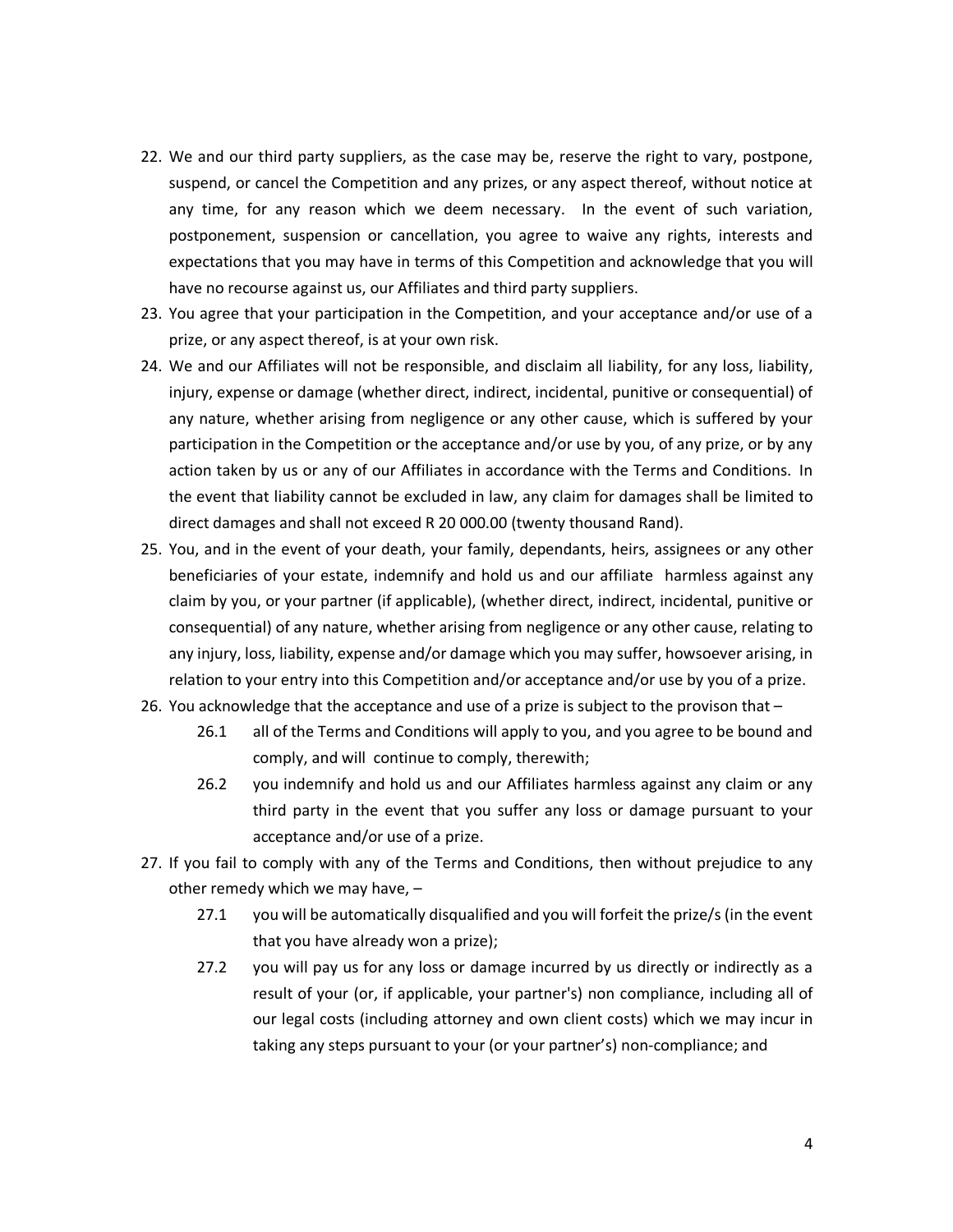- 27.3 you indemnify and hold us and our Affiliates harmless against any claim by any person, (whether direct, indirect, incidental, punitive or consequential) of any nature, whether arising from negligence or any other cause, relating to any death, injury, loss and/or damage which may be suffered howsoever arising in relation to your failure (or that of your partner, if applicable) to comply therewith.
- 28. The Competition is governed by all all applicable laws, regulations, governmental rules, guidelines and codes relating to bribery and corruption, including without limitation applicable Foreign Corrupt Practices Act legislation, US Securities and Exchange Commission legislation and OECD Convention legislation, and by entering into the Competition, you acknowledge that you shall not, nor shall any person on you behalf, directly or indirectly offer or give (or agree to offer or give) any gift, benefit, entertainment or other consideration to any person which is intended to induce or encourage, or which has the effect of inducing or encouraging, to breach any duties or obligations of that person. You must also ensure that you do not, directly or indirectly, receive or agree to receive any gift, benefit, entertainment or other consideration from any person which is intended to induce or encourage, or which has the effect of inducing or encouraging, such person to breach any duties or obligations the person owes to the Organizer or any of its Affiliates or (as the case may be) the person acting on your behalf owes to you.
- 29. These Terms and Conditions will be construed, interpreted and enforced in accordance with the laws of contract and dispute resolution in the Republic of South Africa.
- 30. The Organizer's decision on any matter concerning the Competition and/or arising out of these Terms and Conditions is final and binding on you, and no correspondence will be entered into.
	- 30.1 winner(s) do not claim the Prize or or declines the prize, Disney will select an alternative/new winner(s).
- 31. Competition Rules:
	- a. This Competition is only open to viewers of Disney Channel (channel 303 on DStv) and Disney Junior (channel 309 on DStv) residing in South Africa.
	- b. The Competion starts on Friday, 20 November 2020 (the "**Start Date**") and closes on Wednesday, 9 December 2020 (the "**End Date**") at 23:59.
	- c. Entrants are required to watch Disney Channel on DStv channel 303 and Disney Junior channel 309 between Friday, 20 November 2020 and Wednesday, 9 December 2020. When they spot Mickey Mouse wearing a Santa hat they should take a photo and thereafter SMS their ID number as well as their name, surname and time at which they spotted Mickey Mouse wearing the Santa hat on the channel to **44678**.